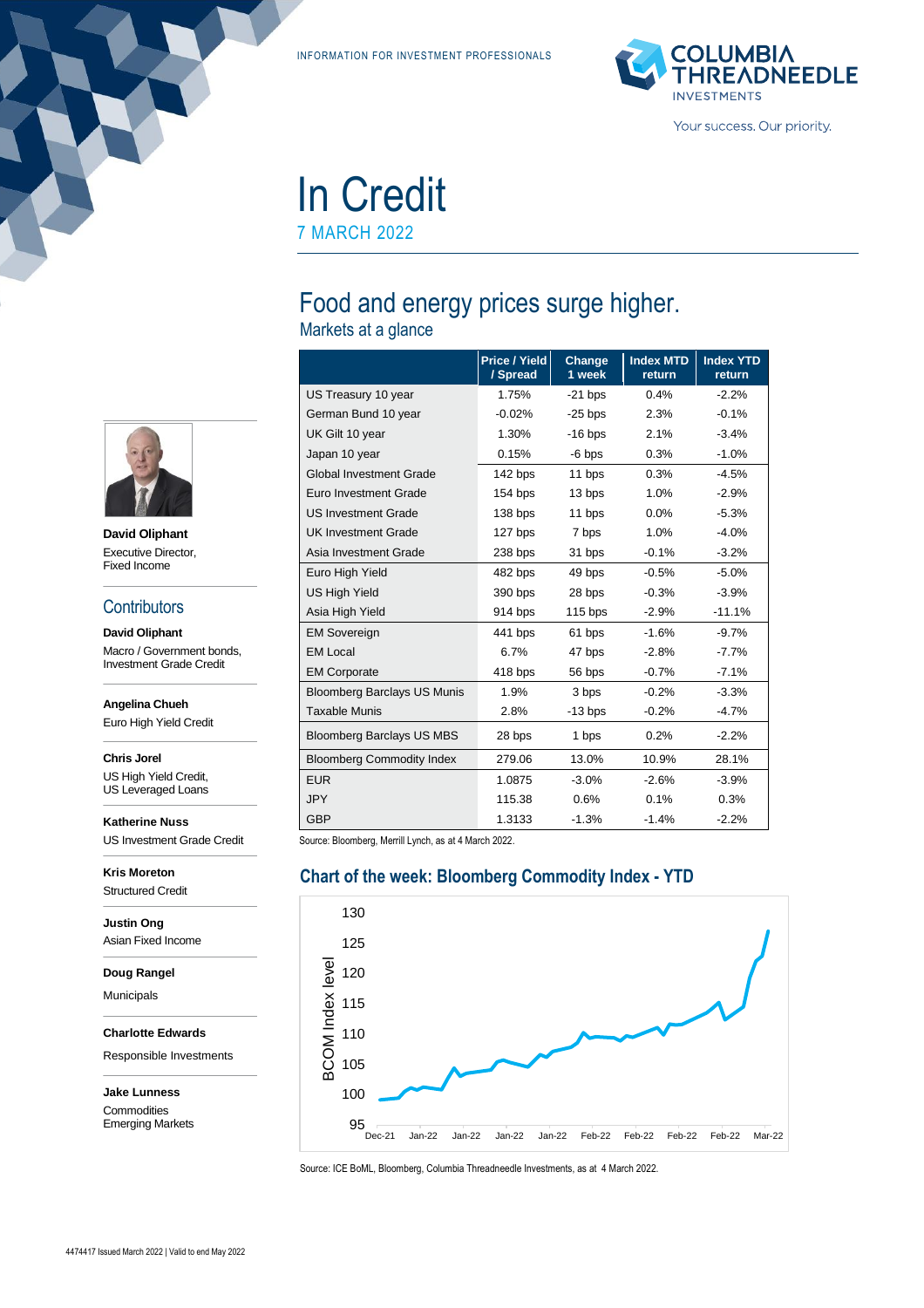#### Macro / government bonds

The path to higher bond yields has been in existence since yields bottomed out at 0.5% in mid-2020. The initial sell-off was driven first by a normalisation in inflation expectations then a fear that a short-term inflationary phenomenon had become more ingrained and warranted a monetary policy response. This second phase from later 2021 until recently took real yields higher and, in so doing, undermined 'risk-assets' with equity prices falling and credit spreads widening. Most recently, the war in Ukraine has pushed fears of stagflation or recession to the fore. This has meant that the policy response is expected to be less emphatic than previously imagined and with commodity prices surging, once again, inflation returns as a key worry and breakeven rates are back to levels not seen since last November. What a conundrum for policy makers and what a difficult background for investment as can be seen on 'Markets at a glance'.

Last week, weakness in risk markets provided a support for core government markets with, for example, German 10 year yields back below 0% again and 25bps lower in only a few days. This recent rally is being led by a reversal, back lower in real yields which in the US are barely changed now this year. Meanwhile, the US yield curve continues to flatten with 2–10 years around 25bps. An inversion in the curve is often seen as a harbinger of upcoming recession.

With all eyes on the unfolding conflict in the Ukraine, economic data releases took a bit of a backseat. Eurozone unemployment fell to an all-time low of 6.8% while similar data for the US also showed strength with 678k jobs created last month (expectations were for 420k) and a fall in the rate of unemployment to 3.8%. There was more bad news on inflation with eurozone consumer prices rising by 5.8% y/y. Commodity prices surged last week (**see chart of the week**) with wheat, for example, up around 67% this year (Ukraine and Russia account for more than a quarter of global wheat production).

#### Investment grade credit

Credit spreads continue to move wider. The weakest of the major markets is euro-denominated credit where spreads are now above short and longer-term averages after widening by around 57% this year thus far. This makes valuations more appealing though hardly especially cheap.

Meanwhile, as might be expected with the recent volatility, primary market activity is light while flows out of the asset class appear to be accelerating. Market fears seem to be focusing on a conflict-related slowing in economies with financials underperforming. Shorter-dated credit is also underperforming into this growth scare as credit curves flatten.

#### High yield credit & leveraged loans

US high yield bonds were surprisingly resilient over the last week despite an escalating crisis in Ukraine that produced weaker equities, lower Treasury yields and a spike in commodity prices.

The ICE BofA US HY CP Constrained Index returned -0.09% and spreads were 27bps wider. New issuance remained light while outflows continued. According to Lipper, the asset class reported a \$482m outflow. While still negative, this represents the lightest outflow over the last eight weeks and leaves YTD outflows at \$20.4bn. Meanwhile, leveraged loan prices recovered over the week with the average price of the J.P. Morgan Leveraged Loan Index rising \$0.18 despite moderating inflows and lower Treasury yields. The asset class reported its lightest weekly inflow since the first week of December with a \$179m contribution, leaving YTD inflows at \$16.4bn.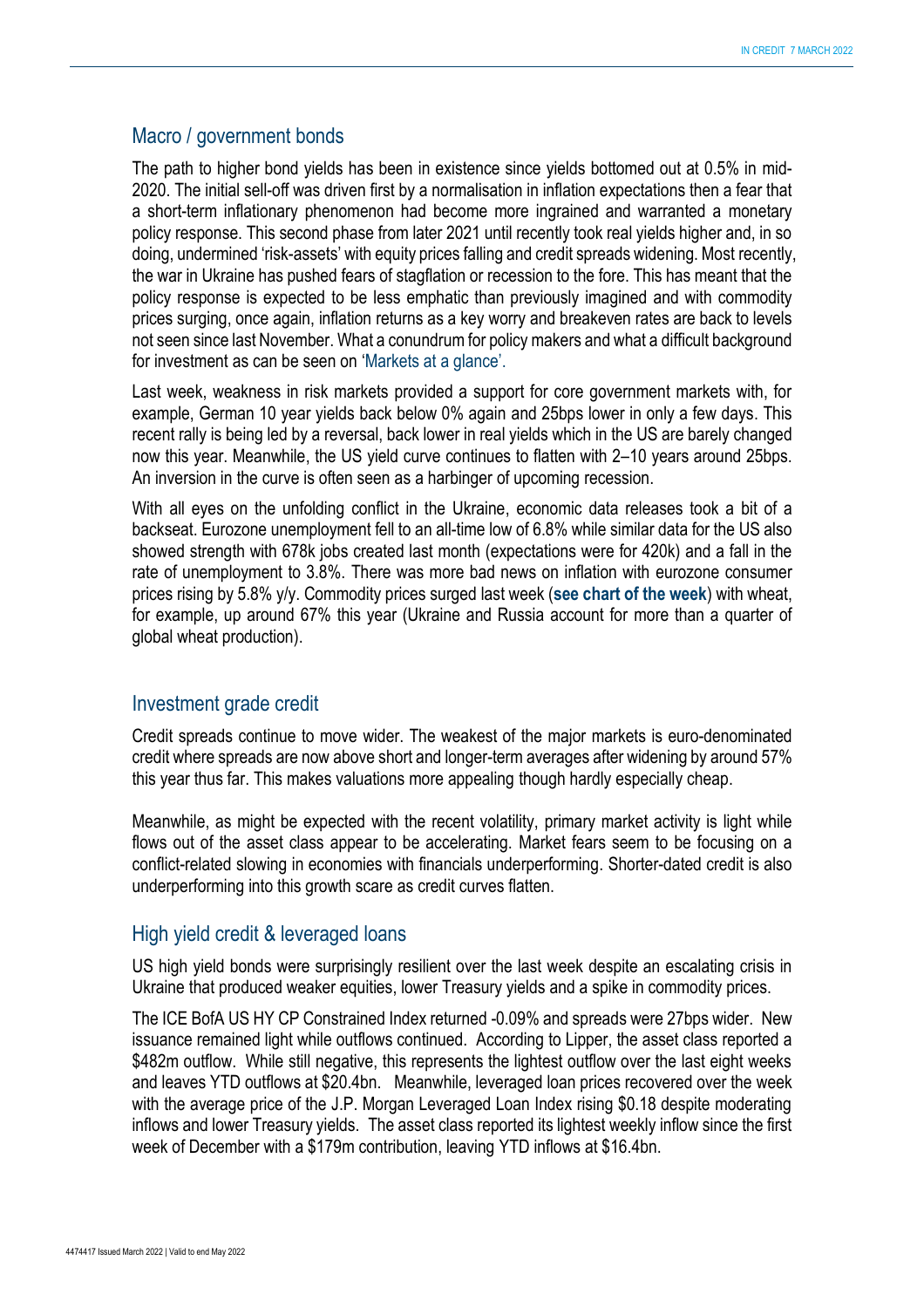It was another difficult week for risk assets and European high yield was no exception. The Russian-Ukraine crisis pushed through a complete risk capitulation by Friday with relentless ETF selling / and general better selling in high yield. Much of the week, apart from Tuesday, saw negative performance and poor market liquidity given the flight to safety, with BBs outperforming. Returns were down for the week, but the negative numbers were somewhat cushioned by the fall in core government bond yields, especially in the very short end with yields returning to January 2022 and even December 2021 levels for the US Treasury 2-year.

High yield funds domiciled in Europe suffered the worst outflows since March 2020 last week, for an equivalent of \$2.34bn, according to EPFR data cited by Bank of America analysts. High yield ETFs also experienced their worst outflows in a year in the week ending 4 March (\$482m), which included any outflows given the Russian invasion of Ukraine the previous week.

Market dispersion is becoming more pronounced as corporates with a Russian connection performed markedly worse while sectors like telecoms and health were not as severely impacted.

In the auto sector, firms continued to announce suspension of production in Russia and barring Renault, pointed to Russian revenue being a small (max low single digit % of revenue) part of group. As yet, there has not been any meaningful quantification on the impact of supply chain disruptions from Russian/Ukrainian sourcing. It is likely to have an impact similar (but not to the same scale) to chip shortages with stop/ start. That is, so long as this war is short lived, so that supply can be resumed. In the telecom sector, press articles mentioned that Telecom Italia is trying to get KKR to drop its bid and instead have them join a new plan to split the company. Separate articles also mentioned a plan to stop dividends too.

#### Asian credit

In China, the food delivery sector has been under regulatory pressure to lower the service fees that are charged on merchants and to prioritise the well-being of their gig employees (delivery riders etc), in line with the overarching common prosperity theme. Both Meituan and Ele.me (Alibaba's online food delivery platform) have taken steps to calibrate the reduction of commission fees. One of the initiatives taken by Meituan is to cap the commission rates for SME merchants in the midhigh risk pandemic areas during lockdowns.

In the Chinese property sector, several companies have been implementing bond repurchases to shore up confidence on their ability to redeem bonds maturing in March/ April 2022. Based on its respective Hong Kong filings, Times China has repurchased around \$82.2m of the bonds maturing in April 2022 while Agile Group has repurchased \$67m of a bond maturing in March 2022. Shimao Group has obtained a three-month grace period for \$950m in trust products.

International Container Terminal Services (ICTSI) reported a positive set of Q4 results, supported by its diversified geographical footprint across Asia (45% of revenue), Americas (23%) and Latam (32%). The impact of the Russian/Ukrainian crisis is limited by way of ICTSI's concession for the Port of Batumi in Georgia, which handles around 20% of Ukraine's throughput. The Port of Batumi only accounts for around 1% of ICTSI's TEU (twenty—foot equivalent) capacity.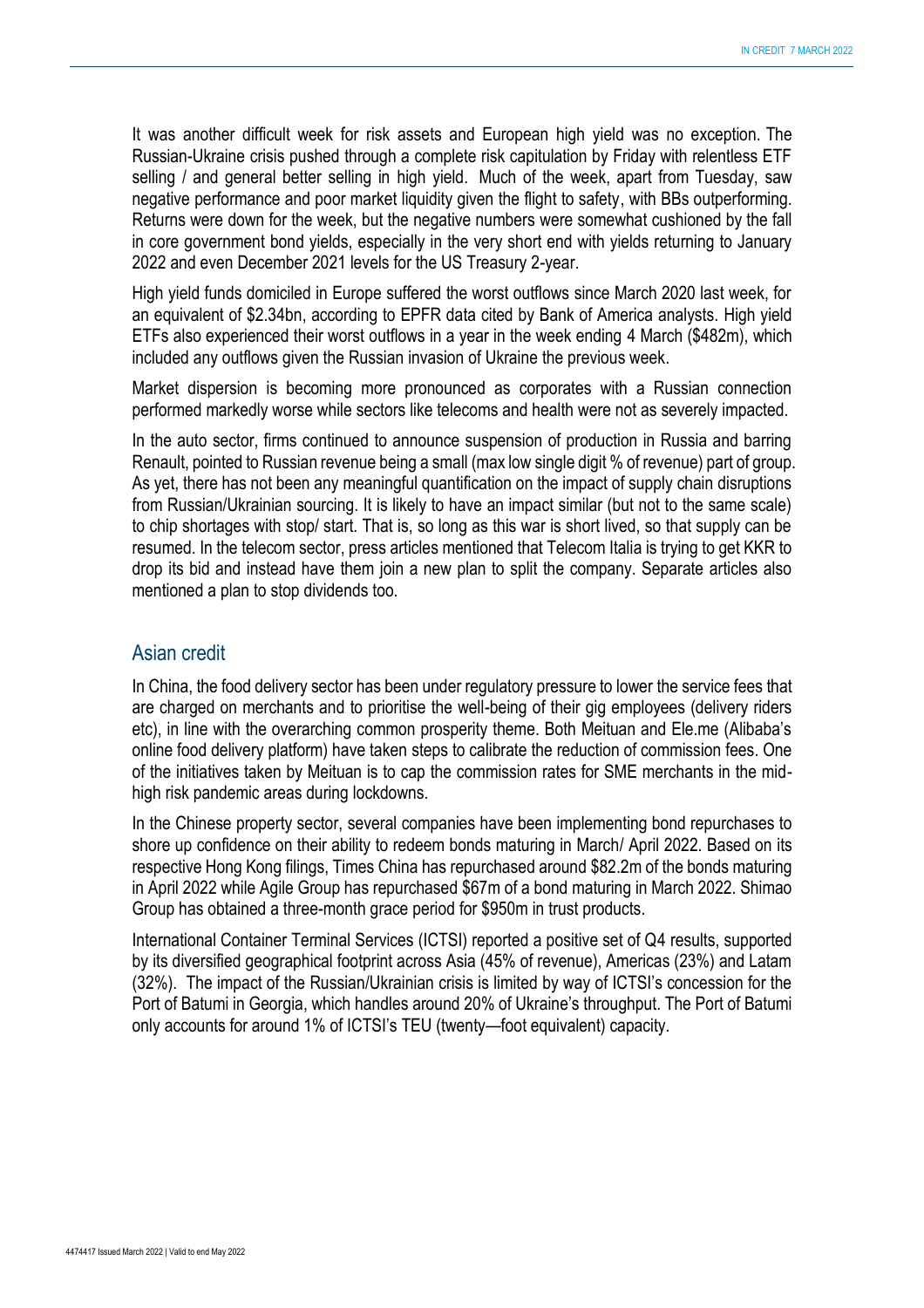#### Structured credit

The US Agency MBS market had a strong week, up 78bps and in line with other duration sensitive asset classes, which rode the rate rally. Spreads tightened as investors reduced expectations for Fed hikes in 2022 to roughly 5.5 vs. 6.5 two weeks ago and Powell suggested potential caps on balance sheet run-off. Updated housing data indicated continued pressure on existing inventories and affordability. Home price appreciation held at 18.8% y/y. CMBS rallied last week as well, though mostly in the AAA tranche on a pause in new issuance, which had challenged the sector in February.

#### Emerging markets

Emerging markets continued selling off as a result of the Russian/Ukrainian conflict. The JP Morgan emerging market debt index (EMBIG) is now 110bps wider YTD and is trading at the highest spread level since June 2020.

Spreads have been impacted to a varying degree across the globe, European names have seen spreads widen 182% YTD in aggregate this includes both Russia, Ukraine, and issuers with a high degree of dependence on Russian energy such as Hungary. Elsewhere, Middle Eastern issuers are only 7% wider YTD because of their energy independence and thus a degree of insulation from the Russian conflict and potential energy sanctions taking Russian crude off the market.

In rating news, Russia was downgraded by S&P from BB+ to CCC-. Fitch also downgraded the credit rating from BBB to B. This follows the previous downgrade by Moody's to high yield.

In China, the government set a 5.5% GDP growth target for 2022. China grew by 8.1% last year and the market currently expects 5.2% growth in 2022. The announcement signals support for the real estate sector with expected cuts to the medium-term lending facility and further cuts to the RRR rate.

In Argentina, the government published a plan to reduce its fiscal deficit and central bank financing as required by the pending IMF bailout deal. If approved by Argentina's congress this will release \$9.8bn in IMF funding.

#### **Commodities**

The Bloomberg commodity index is now up 28.1% YTD as of the end of last week (**see chart of the week).** Brent rallied 25% last week and prices increased to just shy of \$140 a barrel as the market reacted to a potential ban on Russian crude exports. Russian crude is already trading at a discount as many would-be buyers are refusing to buy Russian crude.

Russia produced around 10m barrels per day in 2021, approximately 10% of the global supply. The bulk of Russia's crude exports goes to Europe.

There are ongoing efforts to increase supply, as two senior US officials recently visited Venezuela to discuss global oil supplies. Iran is also making progress on nuclear deal talks with the US, which could see sanctions lifted in Iranian crude exports later this year. Iran produced 2.4m barrels a day in 2021, but plan to increase this to 3.8m if sanctions are lifted. However, Iranian production is notoriously inefficient due to the lack of modern equipment.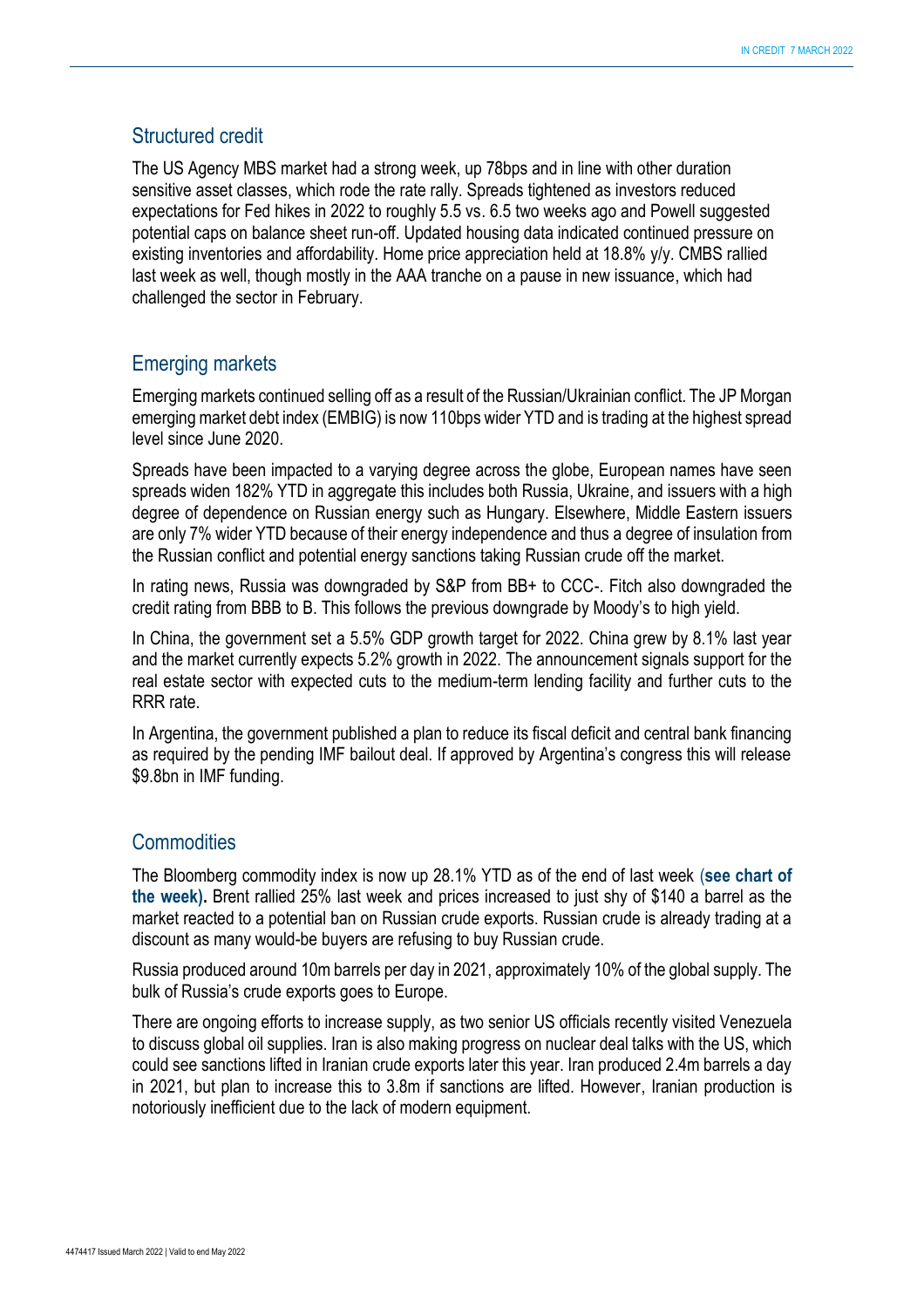Wheat rallied by 41% because of the ongoing Ukrainian conflict, with Russia and Ukraine accounting for 30% of the world's traded wheat. Analysts are particularly concerned about the planting of this year's spring crop, as Russia and Belarus are also key producers of fertiliser. President Biden is being encouraged to relax the current biofuel blending mandates that result in competition for agricultural products grown for food vs. for fuel and have been exacerbating rising agriculture prices.

#### Responsible investments

Last week Ford Motor Co. reported it would be increasing it's spending on electric vehicles (EVs) by \$20m, on top of the \$30m already earmarked last year. This comes just after CEO, Jim Farley, announced they would be splitting the engine and EV businesses to be managed separately. A target has been set to sell two million EVs per year by 2026.

Chile raised \$2bn last week in a sustainability-linked bond issue (SLB). Order books reached \$7.7bn according to Bloomberg, for the bond maturing in 20 years. The country already tops the leader board in Latin America for most ESG issuance to date, with this latest issue linked to key emissions targets and renewable energy generation. SLBs are now the fastest growing part of the ESG bond market, with issuance 130% higher than this time last year.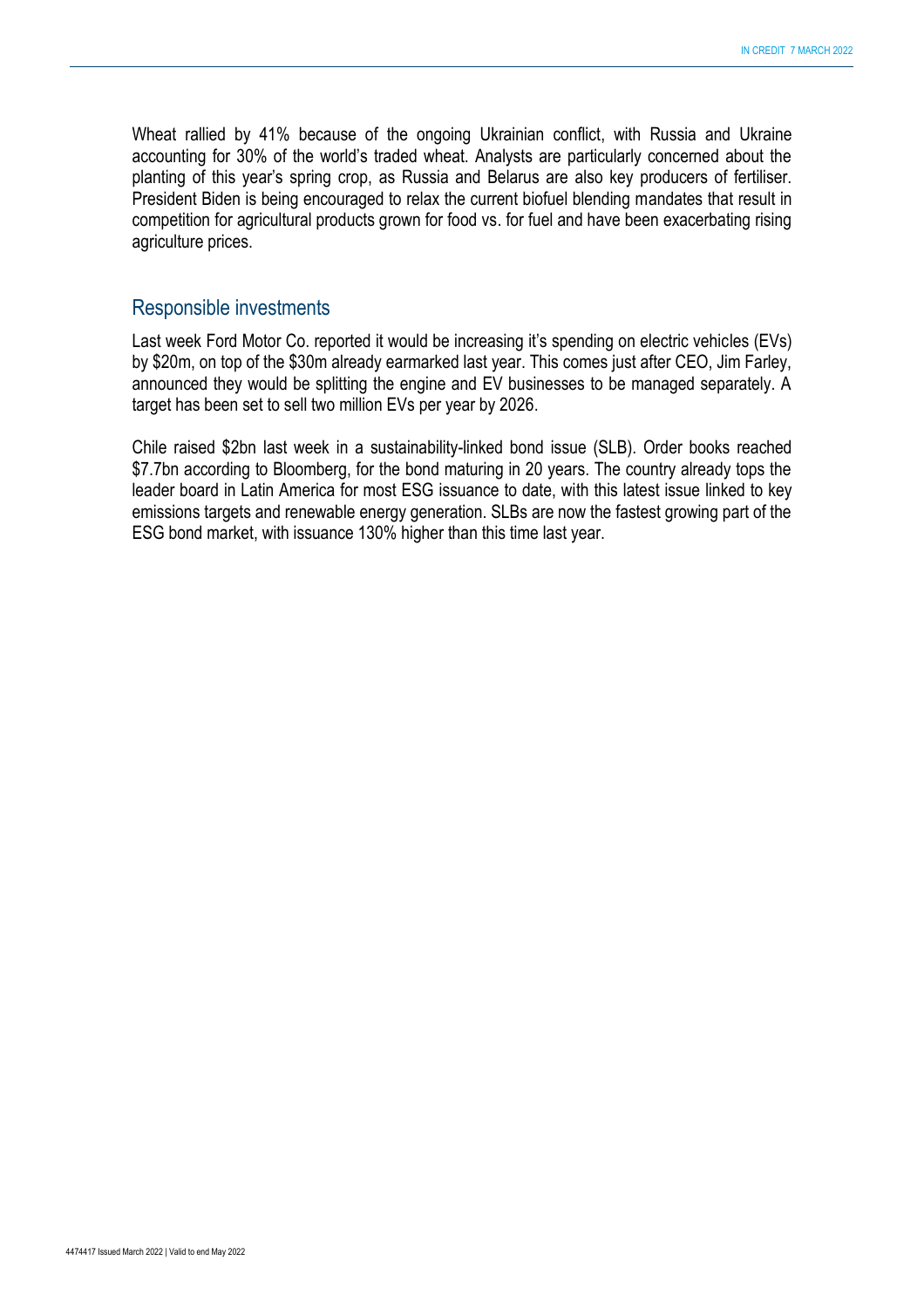■ Upside risks: the unique COVID recovery in<br>fundamentals allow spreads to rocket past all-<br>time tights. Spreads have spent extended<br>periods near tights in other periods as well.

**COLUMBIA**<br>THREADNEEDLE

■ Downside risks: Covid variants worsen.<br>Supply chain disruptions and inflation persist<br>to H2 2022. Simultaneous low unemployment,<br>hiking and slowing growth could cause a sell periods riear lights in other periods as well.<br> **Common Sympty changes**<br>
Supply chain distruptions and inflation persist<br>
to H2 2022. Simultaneous low unemployment,<br>
hiking and slowing growth could cause a sell<br>
off or rec

## Summary of fixed income asset allocation views

### **Fixed Income Asset Allocation View**

| <b>Fixed Income Asset Allocation Views</b><br>COLU<br>HRE<br>7 <sup>th</sup> March 2022<br><b>INVESTM</b> |                                                                                                                                         |                                                                                                                                                                                                                                                                                                                                                                                                                                                                                                                                                                                                                        |                                                                                                                                                                                                                                |  |  |
|-----------------------------------------------------------------------------------------------------------|-----------------------------------------------------------------------------------------------------------------------------------------|------------------------------------------------------------------------------------------------------------------------------------------------------------------------------------------------------------------------------------------------------------------------------------------------------------------------------------------------------------------------------------------------------------------------------------------------------------------------------------------------------------------------------------------------------------------------------------------------------------------------|--------------------------------------------------------------------------------------------------------------------------------------------------------------------------------------------------------------------------------|--|--|
| <b>Strategy and positioning</b><br>(relative to risk free rate)                                           |                                                                                                                                         | <b>Views</b>                                                                                                                                                                                                                                                                                                                                                                                                                                                                                                                                                                                                           | <b>Risks to our views</b>                                                                                                                                                                                                      |  |  |
| <b>Overall Fixed</b><br><b>Income</b><br><b>Spread Risk</b>                                               | Under- <sub>r</sub><br>-Over<br>Under- $\sqrt{\frac{1}{2} + \frac{1}{1} + \frac{1}{2}}$ Over-                                           | Credit spreads have widened during recent volatility, which has<br>been paired with neutral to worsening technicals and stable<br>fundamentals in most sectors. This has created more pockets<br>of opportunity, along with the deleveraging & upgrade stories.<br>We are past the peak of economic growth, with high<br>expectations for tightening at March FOMC. The pullback in<br>forecasted liquidity has left opportunity for market volatility.<br>Uncertainty remains elevated due to fears surrounding central<br>bank hiking, inflation, supply disruptions, and the escalating<br>Russia-Ukraine situation | Upside risks: the uniq<br>fundamentals allow sp<br>time tights. Spreads h<br>periods near tights in<br>Downside risks: Covic<br>Supply chain disruptio<br>to H2 2022. Simultane<br>hiking and slowing gro<br>off or recession. |  |  |
| <b>Duration</b><br>$(10-year)$<br>('P' = Periphery)                                                       | Short $\sqrt{2}$ $\sqrt{1}$ $\sqrt{0}$<br>Long<br>£                                                                                     | Carry offered by front end yields now attractive<br>Longer yields continue to be capped by long-run structural<br>downtrends in real yields<br>Inflation likely to normalize over medium term<br>Hiking cycles to be shortened by easing inflation and<br>moderating demand                                                                                                                                                                                                                                                                                                                                            | Inflationary dynamics<br>persistent<br>Labour supply shortac<br>pressure becomes bro<br>Fiscal expansion requ<br>Long run trend in safe                                                                                        |  |  |
| <b>Currency</b><br>('E' = European<br>Economic Area)                                                      | ¥<br><b>EM</b><br>A\$<br>Short $\frac{1}{2}$ $\frac{1}{-1}$ $\frac{1}{0}$ $\frac{1}{+1}$ $\frac{1}{+2}$ Long<br>$\epsilon^{\$}_{\rm E}$ | The invasion of Ukraine will hit global growth, hinder risk<br>markets and lend a bid to the Dollar<br>The associated impact of higher inflation on central banks is<br>uncertain, but is more likely to see a dovish repricing of the<br>ECB than the Fed, we turn neutral on the Euro                                                                                                                                                                                                                                                                                                                                | The ECB becomes co<br>potential second roun<br>with policy normalisat                                                                                                                                                          |  |  |
| <b>Emerging</b><br><b>Markets Local</b><br>(rates (R) and<br>currency (C))                                | R<br>Under-<br>Over-<br>$\frac{U(1)}{V}$ weight -2 $\frac{1}{1}$ -1 $\frac{1}{0}$ +1 +2 weight<br>С                                     | Russia/Ukraine conflict cautions against aggressive positioning<br>Aggressive Fed pricing may now open the door to selective<br><b>EMFX</b> performance<br>EM real interest rates relatively attractive, curves steep in<br>places                                                                                                                                                                                                                                                                                                                                                                                     | Negative sentiment sh<br>Central banks tighten<br>fx weakness<br><b>EM</b> inflation resurgend<br>EM funding crises driv<br>٠<br>steeper<br>Tightening global final<br>٠                                                       |  |  |
| <b>Emerging</b><br><b>Markets</b>                                                                         |                                                                                                                                         | Valuations are getting more attractive, although for reason<br>DM tightening financial conditions will unevenly impact EM<br>credit and EMEY as many countries have already responded to $\Box$ A replay of 2013 occu                                                                                                                                                                                                                                                                                                                                                                                                  | Spillover from China's<br>Ukraine aggression                                                                                                                                                                                   |  |  |

| Durauon<br>$(10-year)$<br>$('P' = Periphery)$                                        | Short $\frac{4}{-2}$ $\frac{4}{1}$ $\frac{5}{0}$ $\frac{1}{+1}$ $\frac{1}{+2}$ Long                                                                 | ■ Carry offered by front end yields now attractive<br>Longer yields continue to be capped by long-run structural<br>downtrends in real yields<br>Inflation likely to normalize over medium term<br>Hiking cycles to be shortened by easing inflation and<br>moderating demand                                                                                                                                                                                                                                                                                                                                                                                                                                     | Inflationary dynamics become structurally<br>persistent<br>٠<br>Labour supply shortage persists; wage<br>pressure becomes broad and sustained<br>Fiscal expansion requires wider term premium<br>٠<br>Long run trend in safe asset demand reverses                                                                                                                                                                |
|--------------------------------------------------------------------------------------|-----------------------------------------------------------------------------------------------------------------------------------------------------|-------------------------------------------------------------------------------------------------------------------------------------------------------------------------------------------------------------------------------------------------------------------------------------------------------------------------------------------------------------------------------------------------------------------------------------------------------------------------------------------------------------------------------------------------------------------------------------------------------------------------------------------------------------------------------------------------------------------|-------------------------------------------------------------------------------------------------------------------------------------------------------------------------------------------------------------------------------------------------------------------------------------------------------------------------------------------------------------------------------------------------------------------|
| <b>Currency</b><br>('E' = European<br>Economic Area)                                 | ¥<br>EM<br>Short $\frac{48}{-2^{1}-1^{1}+1^{1}+2}$ Long                                                                                             | The invasion of Ukraine will hit global growth, hinder risk<br>markets and lend a bid to the Dollar<br>The associated impact of higher inflation on central banks is<br>uncertain, but is more likely to see a dovish repricing of the<br>ECB than the Fed, we turn neutral on the Euro                                                                                                                                                                                                                                                                                                                                                                                                                           | п<br>The ECB becomes concerned around<br>potential second round effects and presses on<br>with policy normalisation                                                                                                                                                                                                                                                                                               |
| <b>Emerging</b><br><b>Markets Local</b><br>(rates (R) and<br>currency (C))           | Under- $R$<br>weight -2 $\begin{array}{c c} R \ \hline 1 & -1 & 0 \\ -1 & 0 & +1 & +2 \\ \hline \end{array}$ weight                                 | Russia/Ukraine conflict cautions against aggressive positioning<br>Aggressive Fed pricing may now open the door to selective<br>EMFX performance<br>EM real interest rates relatively attractive, curves steep in<br>places                                                                                                                                                                                                                                                                                                                                                                                                                                                                                       | Negative sentiment shock to EM fund flows<br>٠<br>Central banks tighten aggressively to counter<br>fx weakness<br>EM inflation resurgence<br>٠<br>EM funding crises drive curves higher and<br>steeper<br>Tightening global financing conditions                                                                                                                                                                  |
| <b>Emerging</b><br><b>Markets</b><br>Sovereign<br><b>Credit (USD</b><br>denominated) | Under- $\begin{array}{ c c c c }\n\hline\n\text{Under} & - & \text{Over}-\n\end{array}$ Over-<br>weight -2 -1 0 +1 +2 weight                        | Valuations are getting more attractive, although for reason<br>DM tightening financial conditions will unevenly impact EM<br>credit and EMFX as many countries have already responded to<br>inflation through hikes<br>Dispersion in outlooks across EM is rising as the recovery<br>begins at different paces. Countries with commodity exposure<br>and better fiscal adaptability rise to the top.<br>Index composition changes over the last 5 years have added a<br>lot of duration to the sector, leaving especially IG EM<br>vulnerable. We prefer HY EM (selectively).                                                                                                                                     | Spillover from China's credit woes or Russia-<br>Ukraine aggression<br>A replay of 2013 occurs with a taper tantrum or<br>٠<br>swift appreciation of the USD<br>٠<br>Growth scars from COVID persist and hurt<br>commodity prices & ability to grow out of<br>deficits.<br>Weakening technicals with large fund outflows<br>٠<br>and slower supply                                                                |
| <b>Investment</b><br><b>Grade Credit</b>                                             | Under- $\frac{2 \cdot 1}{2 \cdot 1 \cdot 1 \cdot 0 \cdot 1 + 1 \cdot 1}$ Over-                                                                      | US spreads are 25bps off tights of last year and near 5y<br>average. EMEA spreads have also widened but remain rich to<br>long-run averages.<br>IG has been historically resilient in the face of inflation, which<br>has been broadly supported by earnings<br>Good fundamentals with strong balance sheet management,<br>M&A and deleveraging from capital management & sales<br>growth.                                                                                                                                                                                                                                                                                                                        | G bonds further cement their place in global<br>investors' portfolios as safe assets, replacing<br>government bonds.<br>M&A and shareholder enhancing activities<br>pick up, but most are leverage neutral.                                                                                                                                                                                                       |
| <b>High Yield</b><br><b>Bonds and</b><br><b>Bank Loans</b>                           | Under- $\frac{1}{\sqrt{2} \cdot 1 \cdot 1 \cdot 0 \cdot 1 \cdot 1 \cdot 2}$ Over-                                                                   | Spreads have widened relative to 2021, creating buying<br>opportunities for high conviction and rising star trades. This<br>volatility is expected to continue<br>Bank loans are attractive as they have shown better<br>performance relative to corporates, with 2022 expectations of<br>strong new issuance and strong demand from CLO formation<br>and retail fund inflows.<br>Defaults are set to continue near historic lows due to the rapid<br>recovery and ability to remove near-term maturities by<br>companies across the credit spectrum, a theme seen across<br>HY/loans sectors.                                                                                                                    | The reach for yield continues to suppress<br>spreads, although mounting negative<br>headwinds (inflation, supply disruptions) are<br>increasing pressure for higher yields.<br>Waves of ratings upgrade continue into this<br>vear.<br>There are few exogenous shocks that shake<br>٠<br>the tight spread environment.                                                                                            |
| <b>Agency MBS</b>                                                                    | Under- $\begin{array}{ c c c }\n\hline\n\text{Under} & - & - & - & - \\ \hline\n\text{Weight} & -2 & -1 & 0 & +1 & +2 \\ \hline\n\end{array}$ Over- | The risk/reward mix in MBS Basis remains asymmetric.<br>Specified Pools and CMOs have cheapened into market sell-<br>off with fair fundamentals: buy opportunities.<br>Valuations have widened since November, recently stabilizing<br>in wider range like 2018-2019 levels. Elevated 2022 supply<br>projections remain a headwind.                                                                                                                                                                                                                                                                                                                                                                               | Housing activity slows considerably and rising<br>rates move prepays to normal levels without<br>denting households' ability to service<br>mortgages.<br>Uncertainty the Fed taper schedule and long-<br>term position                                                                                                                                                                                            |
| <b>Structured</b><br><b>Credit</b><br><b>Non-Agency</b><br><b>MBS &amp; CMBS</b>     | Under- $\frac{1}{\sqrt{2} \cdot 1 \cdot 0 \cdot 1 + 1 \cdot 2}$ Over-                                                                               | Our preference remains for Non-Agency RMBS and CLOs<br>Have seen modest widening across the set, keeping an<br>eve on sentinel slight upticks in defaults<br>RMBS: Housing continues to outperform in the recovery with<br>improving supply and strong balance sheets & demographics.<br>Affordability waning but near average. Has attractive spread for<br>the risk, with good carry and relval opportunities.<br>CMBS: Most segments maintain strong fundamentals with retail<br>& hospitality improving. Spreads slightly wider YTD.<br>CLOs: Spreads mostly wider, with attractive fundamentals and<br>technicals, less new issue has helped new issue outperform<br>while seeing some weakness in secondary | Attractive shorter duration deals coming into<br>market, provide less carry<br>Changes in consumer behavior in travel and<br>٠<br>retail last post-pandemic.<br>Work From Home continues full steam-ahead<br>post-pandemic (positive for RMBS, negative<br>for CMBS).<br>SOFR transition slows CLO new issuance<br>٠<br>Rising interest rates may dent housing market<br>strength but seems unlikely to derail it |
| <b>Commodities</b>                                                                   | Under- $\frac{1}{\sqrt{2} \cdot 1 \cdot 1}$ Over-<br>weight -2 $-1$ 0 $+1$ +2 weight                                                                | o/w Copper & Lead vs Zinc<br>u/w Livestock<br>u/w Gold<br>٠<br>· o/w Oil                                                                                                                                                                                                                                                                                                                                                                                                                                                                                                                                                                                                                                          | Global Recession                                                                                                                                                                                                                                                                                                                                                                                                  |